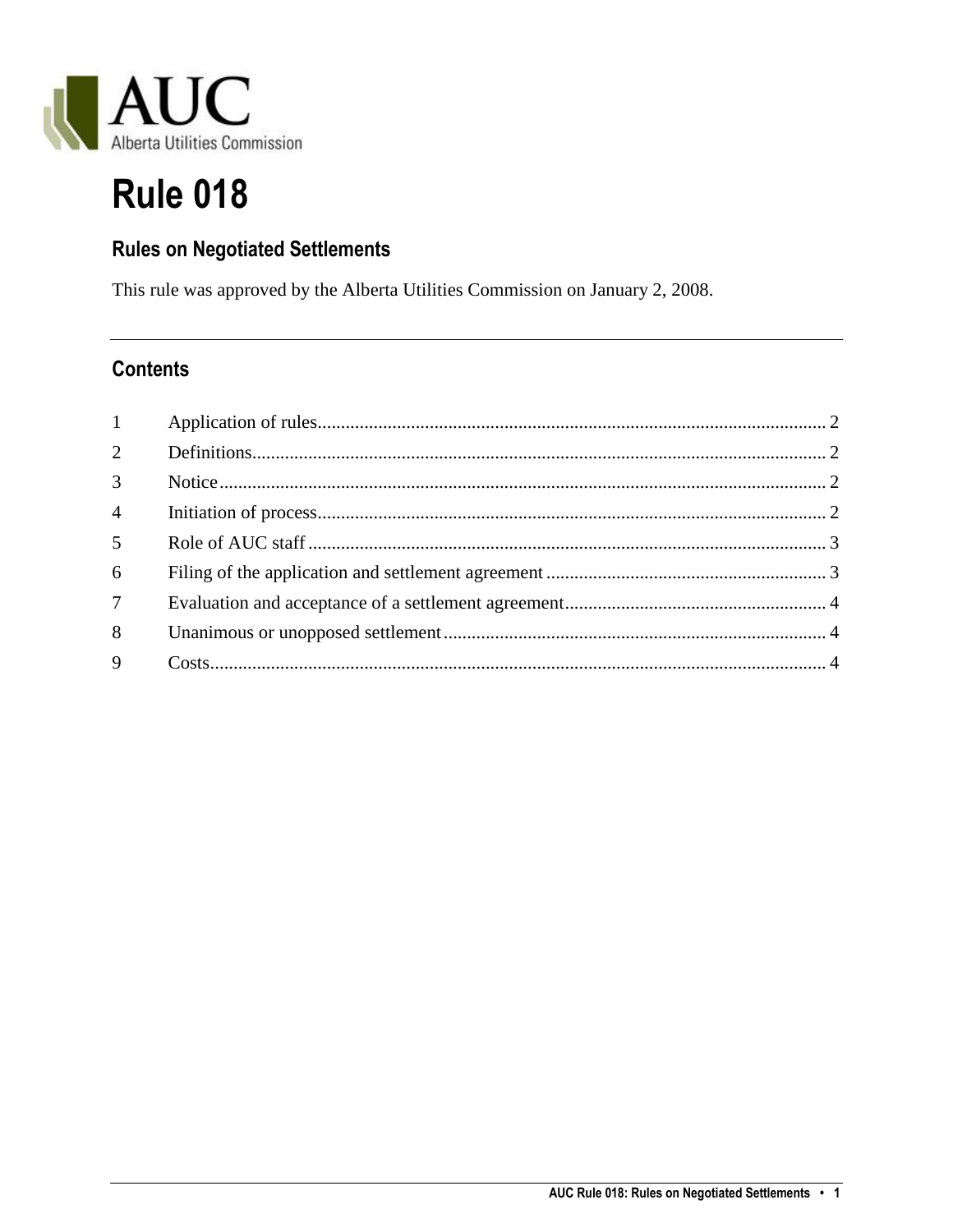## <span id="page-1-0"></span>**1 Application of rules**

These rules apply to negotiated settlement proceedings of the Commission respecting rates and tariffs.

### <span id="page-1-1"></span>**2 Definitions**

In these rules,

- (a) "Act" means the *Alberta Utilities Commission Act* and any other enactment under which the Commission is charged with the conduct of a negotiated settlement or other proceedings;
- (b) "AUC staff" means employees of the Commission;
- (c) "applicant" means a person who files an application with the Commission;
- (d) "Commission" means the Alberta Utilities Commission;
- (e) "intervener" means a person, other than an applicant who files a submission with the Commission in respect of a proceeding;
- (f) "non-participant" means an intervener to an application who does not participate in a negotiated settlement proceeding;
- (g) "proceeding" means a matter brought before the Commission by application or by the Commission on its own initiative;
- (h) "*Rules of Practice*" means the Commission *Rules of Practice*.

## <span id="page-1-2"></span>**3 Notice**

- (1) The Commission requires a statement in the settlement agreement confirming that proper notice was provided by the applicant to all interested parties.
- (2) The notice provisions in the *Rules of Practice* apply the giving of notice under these rules.

## <span id="page-1-3"></span>**4 Initiation of process**

- (1) An applicant may only commence negotiations with the approval of the Commission.
- (2) An applicant must notify the Commission of its intention to initiate a negotiated settlement process and provide the Commission with an outline of the pertinent issues to be resolved.
- (3) In issuing its approval to negotiate, the Commission may provide directions to the parties regarding information to be filed with the Commission.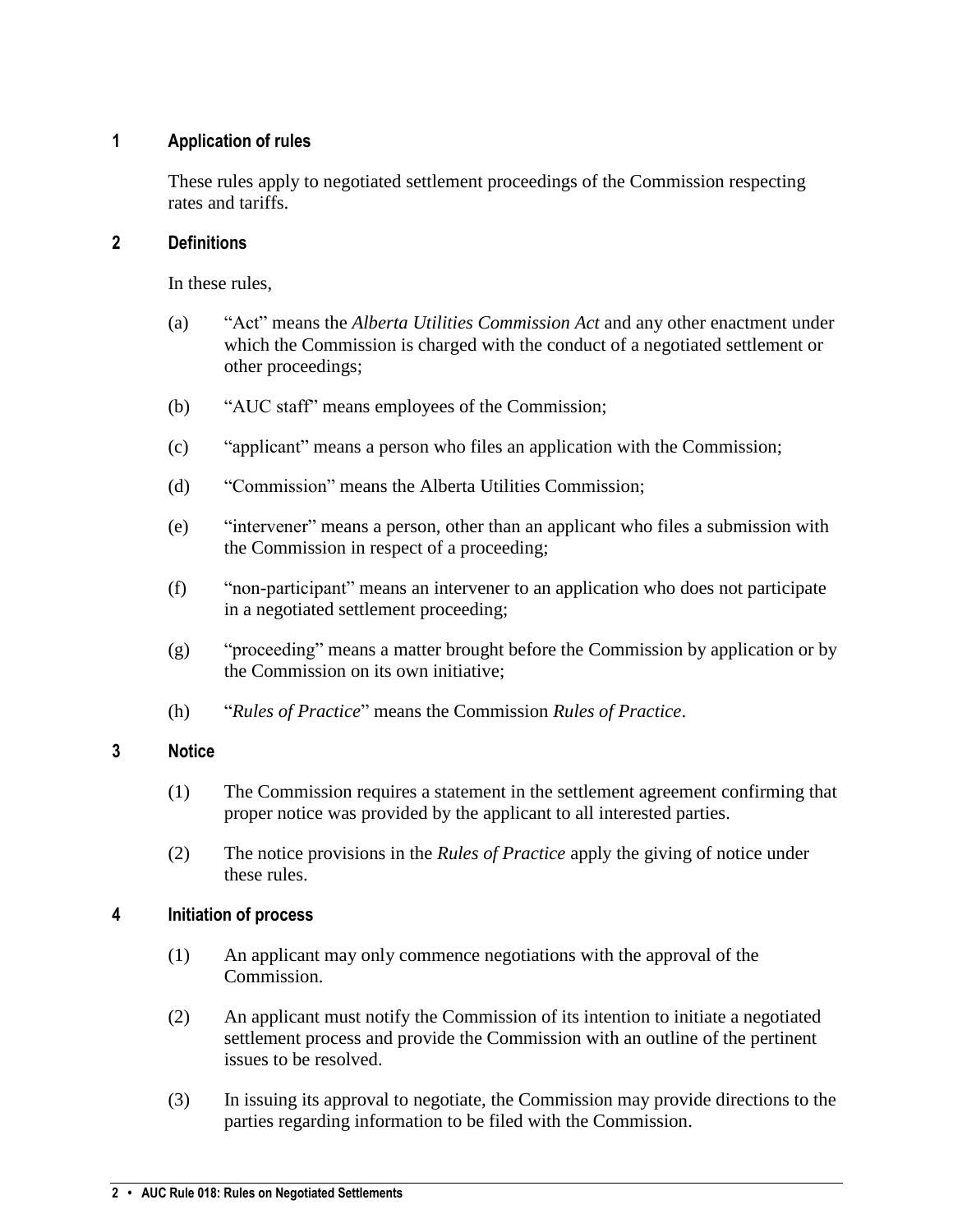### <span id="page-2-0"></span>**5 Role of AUC staff**

- (1) Subject to subsection (2), AUC staff involved in the negotiated settlement process must not participate in proceedings by the Commission arising from or relating to any issue in the negotiated settlement proceeding, without the express written consent of all parties to the negotiations.
- (2) AUC staff may advise the Commission as to the fairness of the process without obtaining the consent of the parties.

## <span id="page-2-1"></span>**6 Filing of the application and settlement agreement**

- (1) Subject to Section 3, when an agreement is reached on all or some of the issues, the text of the agreement, including a representation that no party has withheld relevant information, must be circulated to all parties to the agreement.
- (2) Upon the concurrence of the parties on the text of the agreement, an application for approval must be filed with the Commission.
- (3) At a minimum, the application must include the following:
	- (a) evidence of adequate notice;
	- (b) the settlement agreement,
	- (c) details of issues not resolved;
	- (d) outline of issues where acceptance is not unanimous, including the names of those who disagree;
	- (e) the rates that result or will result from the settlement, supported by schedules, to assist the Commission in understanding how the rates were derived;
	- (f) the text of any changes to the terms and conditions of service with supporting information;
	- (g) a description of any outstanding issues; and
	- (h) unless the Commission directs otherwise, a settlement brief explaining the basis of the settlement and how it meets the interests of the parties and the public interest.
- (4) The Commission may seek additional information it considers necessary.
- (5) The onus is on the applicant to ensure that there is sufficient evidence to support the application, and that the quality and detail of the evidence and the rationale for the settlement of issues are sufficient to enable the Commission to understand and assess the agreement.